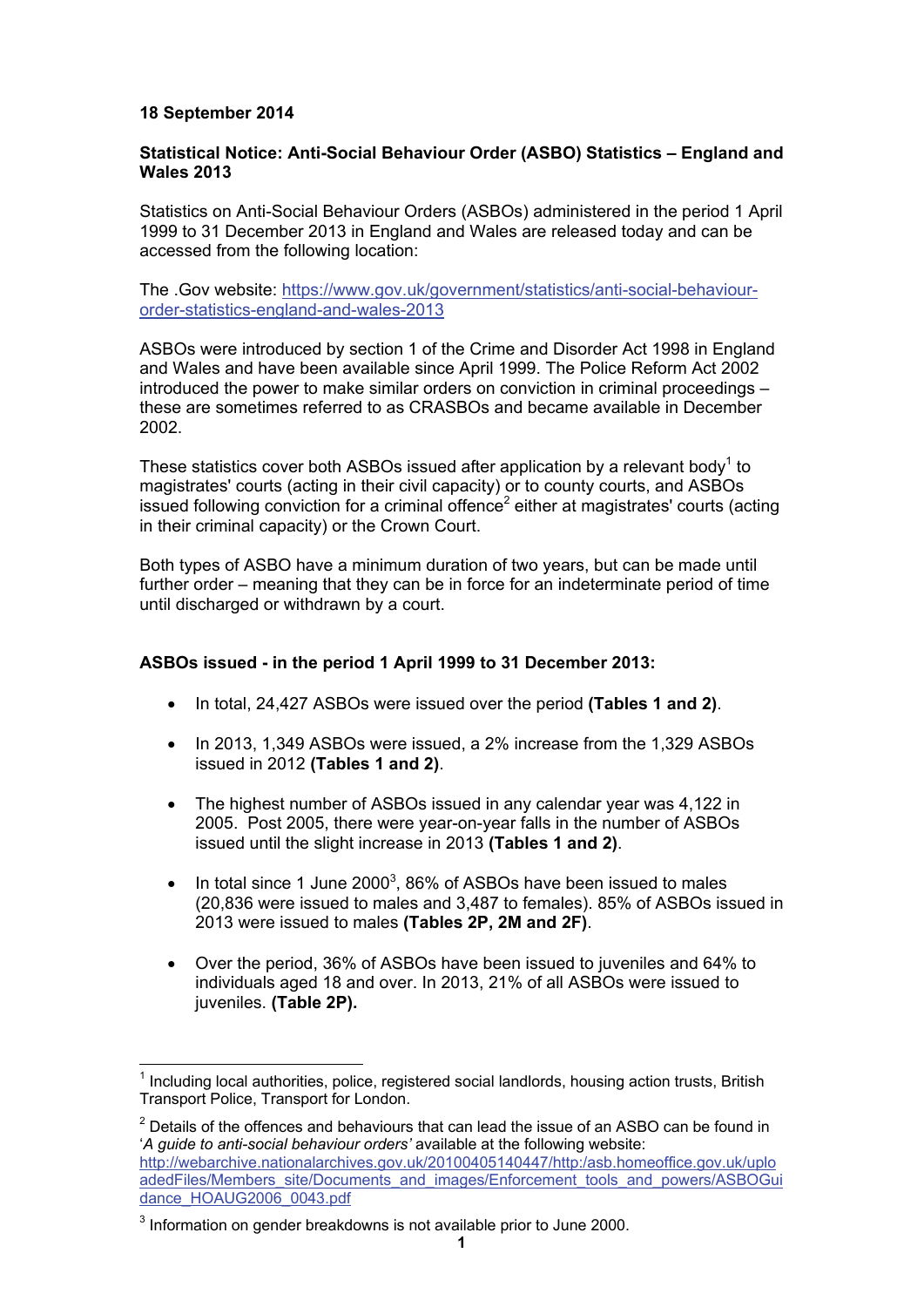- The greatest numbers of ASBOs issued over the total period have been in Greater London (3,175), Greater Manchester (2,207) and West Midlands (1,901) (**Table 2P**).
- There was a rise of just over a 50% in the number of ASBOs issued in Greater London in 2013 when compared with 2012. 315 ASBOs were issued in Greater London in 2013 compared to 209 in 2012 **(Table 2P).**
- A greater proportion of ASBOs have been issued following conviction for a criminal offence rather than following an application. In total, 60% of ASBOs (14,776) have been issued following conviction for a criminal offence. In 2013, 65% of ASBOs were issued following conviction for a criminal offence **(Table 3).**
- The remaining 40% of ASBOs issued in the total period (9,651) were the result of an application made to magistrates' or county courts. The overwhelming majority (93%) of applications were made by the Police or Local Government Authority **(Tables 3 and 6)**.
- 60% of ASBOs issued over the total period were made for a duration of between two and three years. 13% were made for five years or more and 6% until further order **(Table 4)**.
- A greater proportion of ASBOs issued in 2013 were issued for a duration of 5 years or more (21%) compared to 2012 (11%). The 2013 proportion is well above the 13% average over the entire period **(Table 4).**
- 25% of the 116 ASBOs issued on application to juveniles in 2013 were accompanied with an Individual Support Order  $(ISO)^4$ . This is an increase from 18% in 2012 and is just below the 2009 peak of 26%. **(Table 5).**



**Figure 1: Anti-social behaviour orders (ASBOs) issued on application and following conviction at all courts, 2002 - 2013**

<u>.</u>

 $<sup>4</sup>$  Individual Support Orders are court orders only available for 10-17 year olds which can be</sup> attached to ASBOs made on application. ISOs impose positive conditions on the young person to address the underlying causes of the behaviour that led to their ASBO being issued. ISOs are available at magistrates' courts only for juveniles (aged 10-17) with ASBOs issued on application. Commencement date 1 May 2004.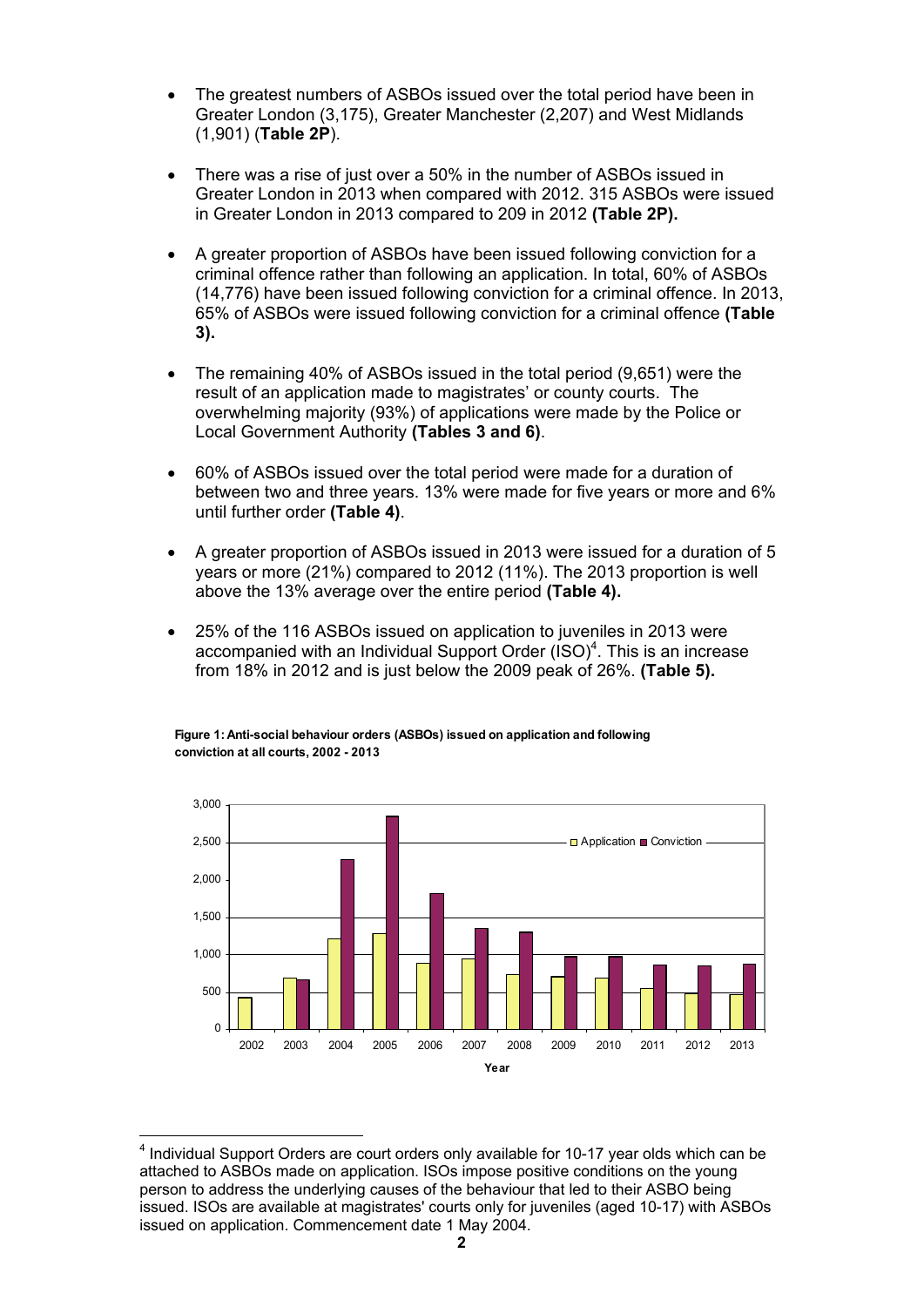### **Breaches of ASBOs issued - in the period 1 June 2000 to 31 December 2012:**

*Note: These breach statistics have been computed excluding data relating to the period prior to 1 June 2000. This is because, between 1 April 1999 and 31 May 2000, data on ASBOs issued were collected on aggregate numbers by police force area only, making it impossible to relate breach occasions back to the ASBOs to which they relate for this period.* 

The number of ASBOs breached in a year is related to the number of ASBOs currently in force in that year, many of which will have been issued in previous years. Additionally, an individual may have received more than one ASBO, either for a new anti-social incident or as the result of breaching an existing order.

- Of the 24,323 ASBOs issued between 1 June 2000 to 31 December 2013, 58% (14,157) had been breached at least once. Of those breached, 75% (10,651) were breached more than once **(Table 7)**.
- In 2013, there were 862 ASBOs breached for the first time, which was a 3% decrease compared to 2012 and the lowest number of breaches since 2003. This compares with 2,204 breached for the first time in 2005 – the year with highest number of ASBO breaches. The decline in breaches is in part a reflection of the decreasing number of ASBOs issued, resulting in fewer available to be breached **(Table 8)**.
- There have been a total of 70,770 separate breaches of ASBOs. If an ASBO is breached, on average it is breached five times **(Table 10)**.
- Just over two-thirds of juveniles had breached their ASBOs at least once by the end of 2013, compared to just over half of adults **(Table 11).**
- Since June 2000, 29% of ASBOs have been breached within the same year in which they were issued. On annual basis, this 'in-year breach rate' has remained relatively stable since 2009 at around 30% **(Table 16b)**.

Figure 2: Anti-social Behaviour Orders (ASBOs) issued and proven at court to have been breached<sup>(1)</sup> at all courts, 2000 to **2013(2)**



(1) In this chart, ASBOs breached are counted only if they were breached in the same year that they were issued.

- (2) ASBOs are issued with at least two years' duration and may remain 'until further notice'. The number of ASBOs breached in a year will be related to the number of ASBOs still in force in that year, many of which will have been issued in previous years.
- (3) From 1 June 2000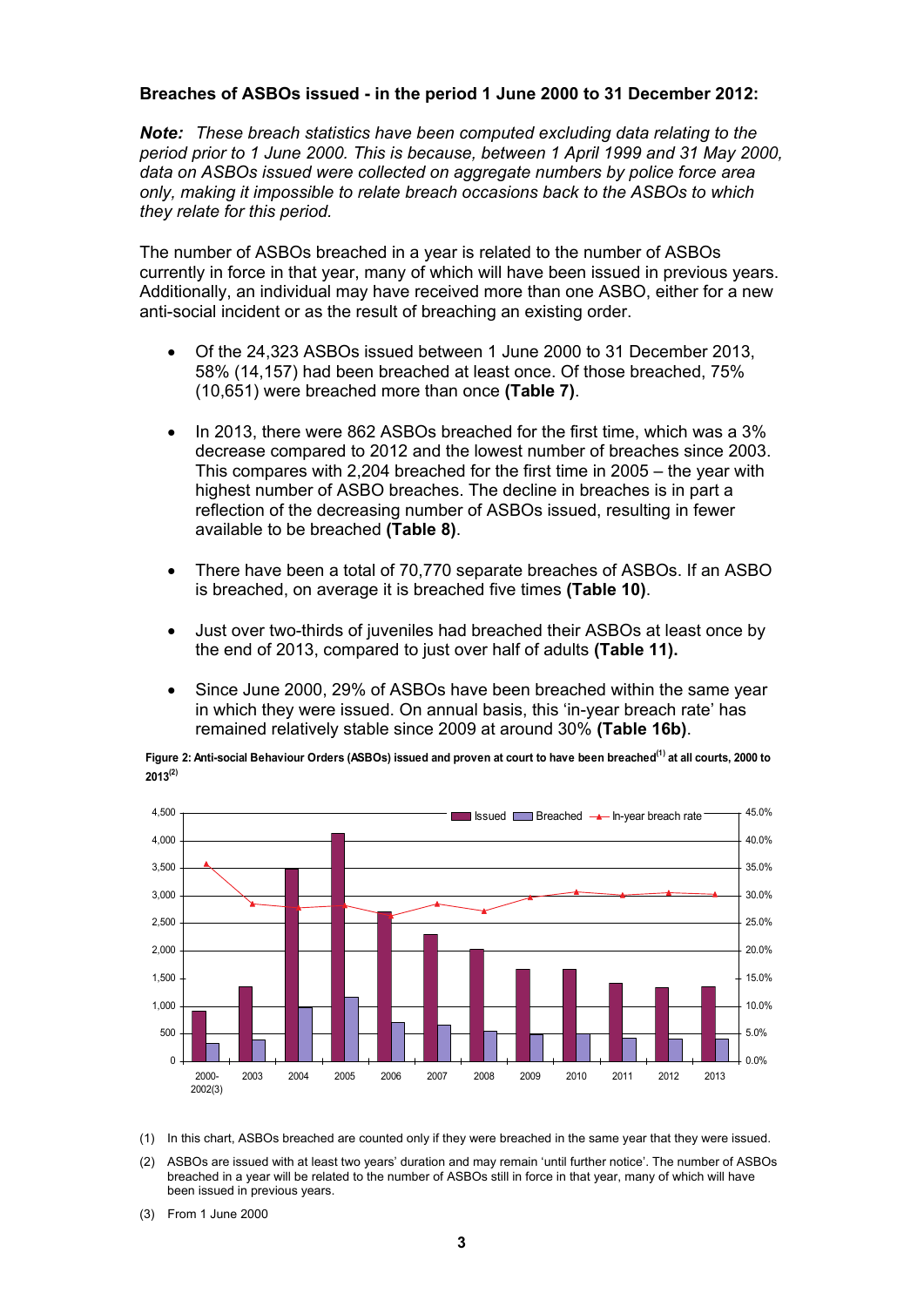- As more time passes from the point of issue, the proportion of ASBOs breached increases. By the end of 2013, 70% of ASBOs issued in 2003 had been breached at least once, compared with 30% of ASBOs issued in 2012 **(Table 16b)**.
- By the end of 2013, juveniles (aged 10-17 years) accounted for 42% of all ASBOs breached, despite accounting for just 36% of ASBOs issued **(Table 16a)**.

### **Sentencing for ASBOs breached - in the period 1 June 2000 to 31 December 2013:**

ASBOs can be breached more than once and in more than one year. Therefore, to compile sentencing statistics resulting from breaches of ASBOs, we typically count on the basis of the number of breached ASBOs in a given period, as opposed to total breach occasions during the period.

As such, each breached ASBO is counted only once and the occasion on which the most severe penalty was received for a single breach of the ASBO is used for the purposes of compiling statistics relating to sentencing. For example, if an ASBO was breached on two occasions, with the first attracting a community order and the second an immediate custodial sentence, the more severe custodial sentence would be counted as the sentence. Similarly, if the offender received a fine on both breach occasions, the highest fine amount would be counted as the most severe penalty.

- Of the 14,157 ASBOs breached at least once, 53% (7,503) resulted in courts imposing a sentence of immediate custody; a further 23% (3,200) resulted in a community sentence being imposed **(Table 12).**
- Discharges, fines, one day in police cells, disqualification from driving and other miscellaneous disposals not shown separately account for the remaining 24% of sentences given for breaches **(Table 12)**.
- Over the entire period 59% of adults have been given a custodial sentence for breach of an ASBO compared to 37% of juveniles. In 2013, 58% of adults were given a custodial sentence for breach of an ASBO, compared to 23% of juveniles **(Table 12i).**
- Over the entire period, immediate custodial sentences were given to 7,503 offenders for breaches of ASBOs, with an average custodial sentence length (ACSL) of 5.0 months. Juveniles accounted for 20% of offenders sentenced to custody, with an ACSL of 6.2 months, compared to 4.7 months for adults **(Table 13)**.

Sentencing guidelines<sup>5</sup> for breaches of ASBOs set the custody threshold for juveniles significantly higher than the threshold applicable to adult offenders. However, where the court does consider a custodial sentence for a juvenile to be unavoidable, the starting point for sentencing is set at 4 months detention. In contrast, short custodial sentences of three months or less are available to adults, and are received by 47% of adults who received an immediate custodial sentence for a breach. This goes some way to explain the lower ACSL observed for adults.

1

<sup>&</sup>lt;sup>5</sup> http://sentencingcouncil.judiciary.gov.uk/docs/web\_Breach\_of\_an\_Anti-Social\_behaviour\_order.pdf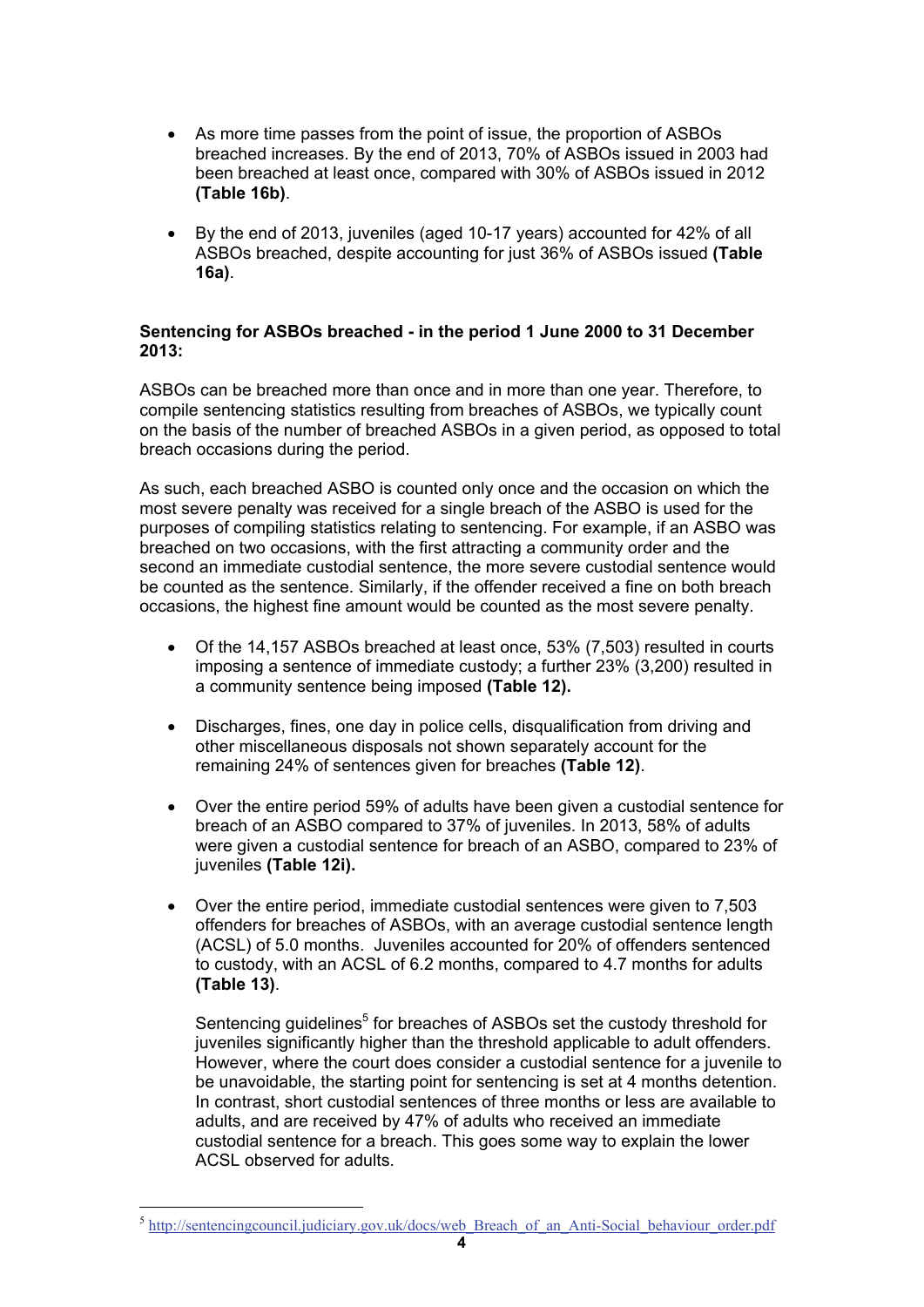- The ACSL (for the severest sentence given) for breach of an ASBO was 4.0 months in 2013. The ACSL (for the severest sentence given for a breach) has declined from 4.7 months in 2012 and from a peak of 5.8 months in 2005 **(Table 13i)**.
- Of the 70,770 breach occasions over the total period, 39% (27,479) resulted in a custodial sentence, with an ACSL of 3.9 months **(Tables 14 and 15)**.

The ACSL is lower when considering total breach occasions. This is partly because, in the case where an ASBO has been breached more than once, later breaches tend to attract a more severe penalty, with courts likely to consider earlier breach occasions as aggravating factors when passing sentence for the latest breach. The more severe sentence only will be counted in the ACSL calculation on the basis of the *number of breached ASBOs*, whereas all previous (often shorter) sentences will be counted in the calculation of ACSL for *total breach occasions*.

### **Notes to editors**

- 1. These statistics have been compiled by the Ministry of Justice (MOJ) because ASBOs are issued by courts, and therefore the data are collected by the MOJ. This information is jointly published with the Home Office on .Gov website. The Home Office retains policy responsibility for anti-social behaviour.
- 2. The latest available data on ASBOs issued and breached, currently cover the period from 1 April 1999 to 31 December 2013. The data for ASBOs issued and breached are collated via separate systems.
	- a. ASBOs issued are recorded at magistrates' courts, county courts and the Crown Court, on a management information system operated by Her Majesty's Court and Tribunal Service (HMCTS) and are validated at the point of entry.
	- b. Breaches are recorded on the Court Proceedings Database after which they are validated and processed by the Ministry of Justice Criminal Justice System Statistics (CJSS) team.
- 3. Once the two sets of data are received, an exercise is undertaken to match each ASBO breach with the corresponding ASBO issued. This is done by matching certain criteria from the two datasets, such as name, date of birth, court appearance date etc. In 2013 of the 6,911 occasions on which ASBOs were reported as having been proven in court to have been breached, a match with a record of the corresponding ASBO issued was found in over 90% of cases. This is an improvement on the 2012 breach matching success rate of 84%. Unmatched breach occasions are discarded.
- 4. To better meet the needs of users, the following amendments have been made to this year's publication compared to previous years:

a. Five additional tables have been included:

- Table 1) A summary table showing ASBOs issued and proven in court to have been breached, 1 April 1999 to 31 December 2013.